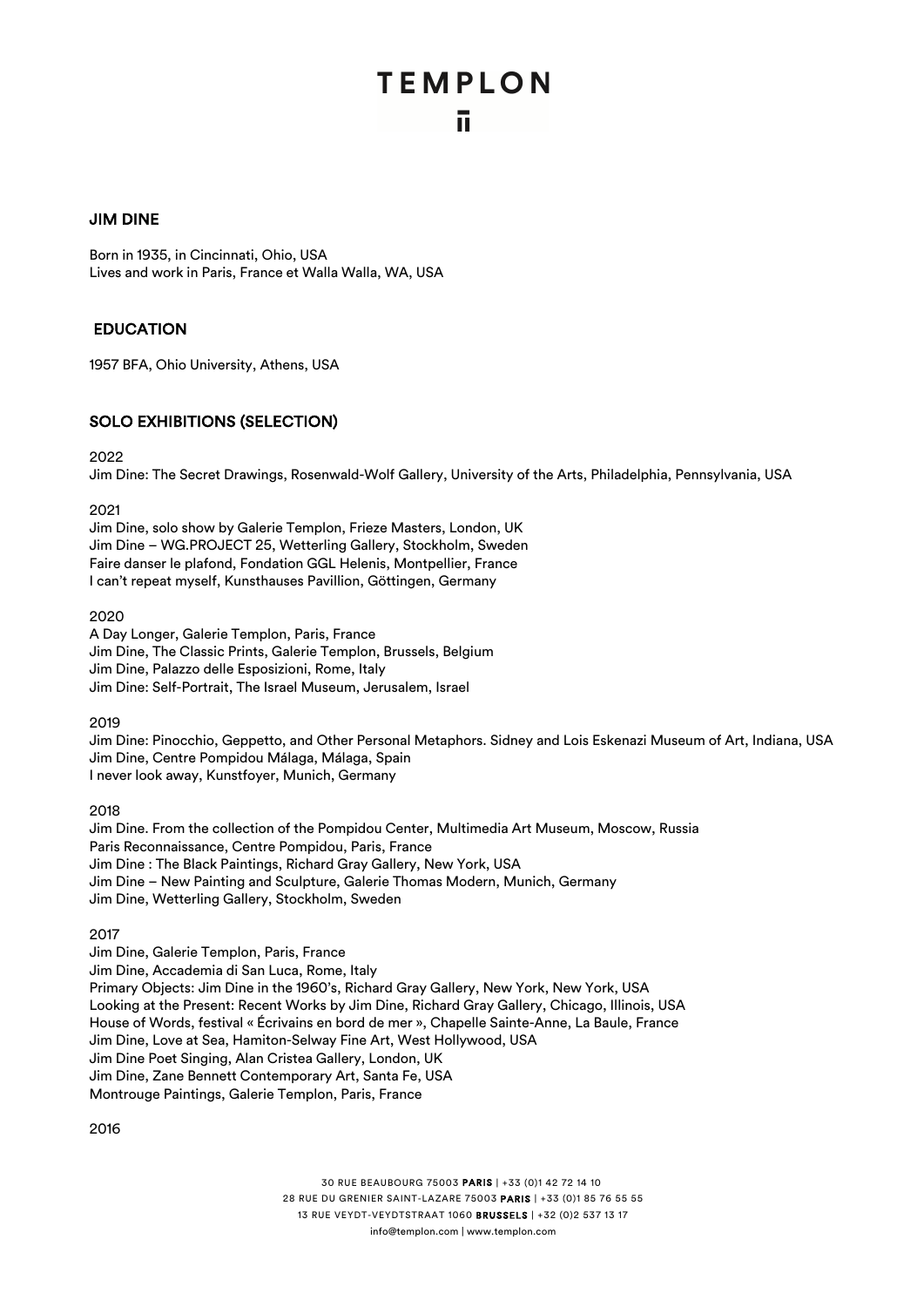#### ū.

Jim Dine Self-Portraits, Albertina Museum, Vienna, Austria Muscle and Salt, Art Parcours, Antiken Museum, Basel, Switzerland Tully and Brandy Roisman Present Jim Dine Prints From the Kennedy Museum of Art at Ohio University, Huntington Museum of Art, Huntington, West Virginia, USA Jim Dine Reading & Presentation, The Poetry Foundation, Chicago, USA

#### 2015

About the Love of Printing, Museum Folkwang, Essen, Germany A Life in Printmaking, Washington State University Museum of Art, St. Louis, Missouri, USA People, Places, Things, Brattleboro Museum and Art Center, Brattleboro, Vermont, USA Hearts of Stone, Wetterling Gallery, Stockholm, Switzerland City of Glass, Galerie Daniel Templon, Paris, France

2014

Jim Dine, Galerie de Bellfeuille, Montreal, Canada

2013

Jim Dine, LeeAhn Gallery, Seoul, Korea Jim Dine, Pace Gallery, New York, USA

2012

Jim Dine : New Robe Paintings, Jonathan Novak Contemporary Art, Los Angeles, USA Hello Yellow Glove - New Drawings, Galerie Daniel Templon, Paris, France Jim Dine, Nassau County Museum of Art, Roslyn Harbor, New York, USA

2011

Jim Dine: Sculpture, Frederik Meijer Gardens and Sculpture Park, Grand Rapids, Michigan, USA Traveled to: as Jim Dine: Sculpture and Large Prints, Kennedy Museum of Art, Ohio University, Athens, USA Jim Dine: Recent Editions, Pace Prints, New York, USA Paintings, Jim Dine, The Pace Gallery, New York, USA Jim Dine, Agnellini Arte Moderna, Brescia, Italie Jim Dine: Theme and Variation: A Half Century of Printmaking, The Nagoya/Boston Museum of Fine Arts, Japan Jim Dine: The Glyptotek Drawings, The Morgan Library and Museum, New York, USA Jim Dine, Galerie de Bellefeuille, Montreal, Canada Jim Dine: Work That Sings, Leeahn Gallery, Daegu, Korea

2010

The Wind and Tools, MaD Wainscott, MaD Gallery & the Pace gallery, Long Island Jim Dine: Hearts from New York, Göttingen, and New Delhi, Alan Cristea Gallery, London, UK Jim Dine, William Shearburn Gallery, San Francisco, USA Jim Dine: The Wind and Tools (A Glossary of Terms), 2009, MaD Wainscott, Wainscott, New York, USA Jim Dine: The Picture of Dorian Gray, 1968, Paul Petro Contemporary Art, Toronto, Canada

2009

Göttingen Songs, Galerie Daniel Templon, Paris, France Made in USA – L'art américain dans les collections du Centre de la Gravure, Centre de la Gravure et de l'image imprimée, La Louvière, France American Concepts and Global Visions/Selections from the AT&T Collection : Contemporary Paintings and Sculpture – The McNay Art Museum,San Antonio, USA Stage Pictures : Drawing for the Performance, MoMa, New-York, USA

2008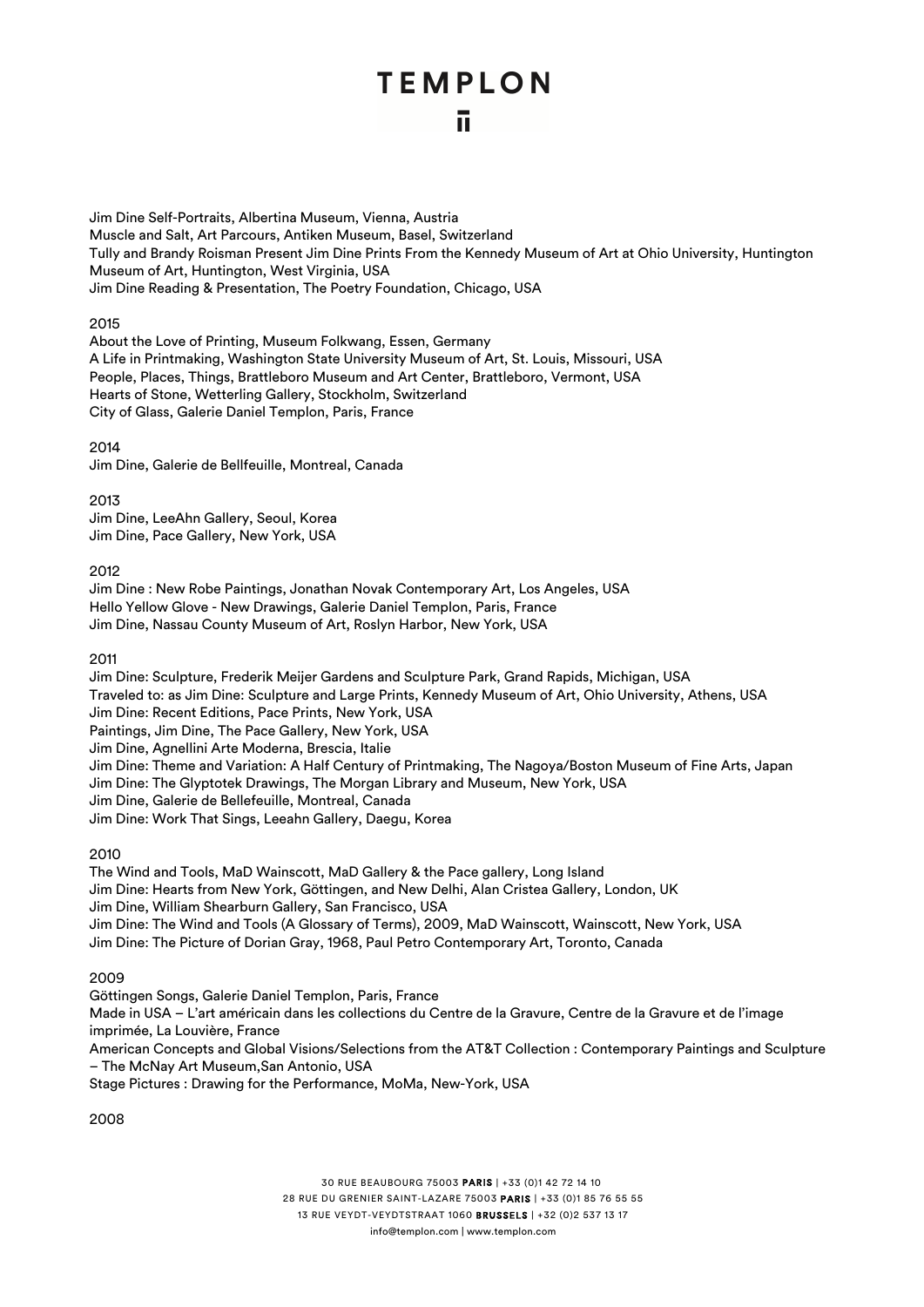Jim Dine: Hot Dream – 52 Books, Pace Wildenstein, New York, USA Jim Dine: Poet Singing (The Flowering Sheets), J. Paul Getty Museum, the Getty Villa, Malibu, California, USA Jim Dine: Hot Dream – 52 Books, Museum Liner, Switzerland Pinocchio Prints, Galerie Daniel Templon, Paris, France Pinocchio, Galerie Daniel Templon, Paris, France

#### 2007

Jim Dine: Selected Prints, 1996-2006, The Amie and Tony James Gallery, CUNY, New York, USA Some Drawings, Frederick R. Weisman Museum of Art, Pepperdine University, Malibu, USA

#### 2006

Jim Dine's Pinocchio, The New York Public Library, New-York, USA Some Drawings, Mary and Leigh Block Museum of Art, Northwestern University, Evanston, IL, USA Botanical Drawings, Wildenstein & Company, New-York, USA Large-scale sculpture inaugurating the newly renovated sculpture garden on the Armory's campus, Armory Art Center, West Palm Beach, FL, USA Some Drawings, Neuberger Museum of Art, Purchase College, State University of New York, USA Entrada Drive, Neuberger Museum of Art, Purchase College, State University of New York, USA

#### 2004

Göttingen - Paris, Richard Gray Gallery, Chicago, USA Drawings of Jim Dine, National Gallery of Art, Washington D.C., USA New Paintings, Photographs and a Sculpture, Pace Wildenstein, New York, USA

#### 2003

Jim Dine, Bentley Gallery, Scottsdale, Arizona, USA Jim Dine: Recent Works, John Berggruen Gallery, San Francisco, Göttingen - Paris, Richard Gray Gallery, Chicago, USA Drawings of Jim Dine, National Gallery of Art, Washington D.C., USA New Paintings, Photographs and a Sculpture, Pace Wildenstein, New York. (solo) Wetterling Gallery, Stockholm, Sweden Jim Dine: Photography Exhibition, Maison Européene de la Photographie, Paris, France Jim Dine Drawing, The National Gallery of Art, Washington D.C, USA Print Retrospective, The Minneapolis Institute of Arts, Minnesota, USA Photographs and Paintings, Pace Prints, New York, USA Drawings, National Gallery, Washington D.C., USA Prints, Alan Cristea Gallery, London, UK

2001 Galerie Daniel Templon, Paris, France Wildenstein, Tokyo, Japan

#### 2000

Galerie Daniel Templon, Paris, France Wetterling Gallery, Stockholm, Switzerland Subjects, Alan Cristea Gallery, London, UK

1999 Photographs: PaceWildenstein, New York, USA

1998 Dine and Picasso prints, Alan Cristea Gallery, London, UK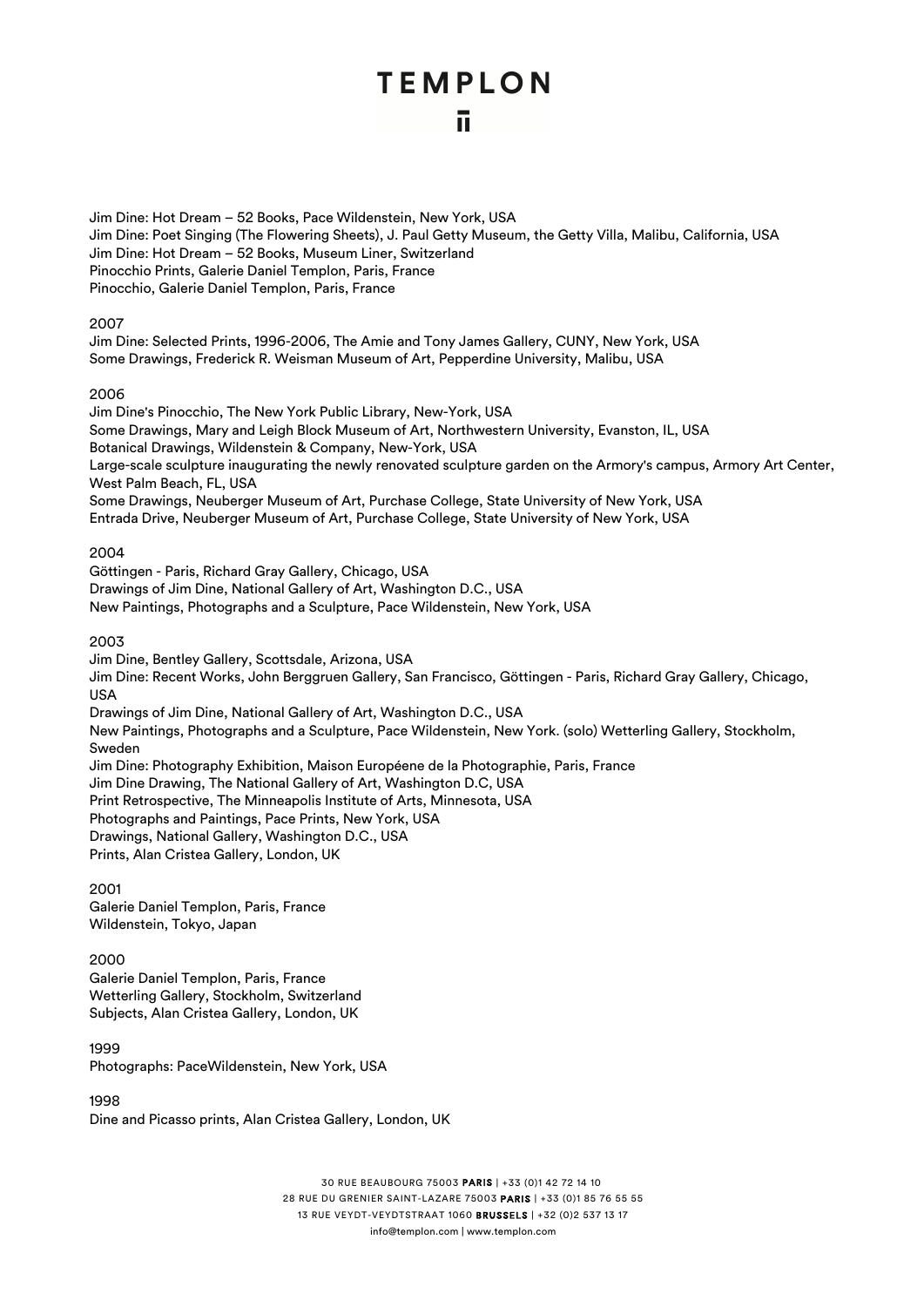1997 Photographs, Alan Cristea Gallery, London, UK

#### 1996

Didier Imbert, Paris, France Art Life Ltd: Touring to Tokyo, Miyagi, Hokkaido, Kagawa, Fukushima, Gifu, Japan

1995 Pace Editions, New York, USA Winter Dream, Alan Cristea Gallery, London, UK Gerhard Wurzer Gallery, TeAUSas, USA Civico Museo Revoltella, Trieste, Italy

#### 1994

Jim Dine: Wall drawings, Kunstverein Ludwigsburg, Germany Campbell Thiebaud Gallery, San Francisco, USA Galerie Kaj Forsblom, Zurich, Germany Salzburg Residenz-galerie, Salzburg, Austria Pace Gallery, New York, USA

#### 1993

Retrospective, Borås Konstmuseum Sweden, Switzerland Jim Dine: Paintings, Sculpture, Galleri Haaken, Oslo, Norway Jim Dine: New Paintings, Richard Gray Gallery, Chicago, Illinois, USA Jim Dine: Ten Winter Tools, Associated American Artists, New York, USA Jim Dine: Drawings from the Glyptotek, Madison Art Center, Wisconsin; Cincinnati Art Museum, Ohio, USA The Contemporary Museum, Honolulu, Hawaii, USA; The Montreal Museum of Fine Arts, Canada; Center for the Fine Arts, Miami, Florida, USA

#### 1992

Jim Dine, Gallerie Alice Pauli, Lausnne, Switzerland Important Sculpture by Jim Dine, Avenue Galleries, Palm Beach, Florida; Hakone Open-Air Museum, Hakone-machi, Japan Jim Dine: Recent Prints, Pace Editions, New York, USA

#### 1991

Galerie Beaubourg, Paris, France Jim Dine: New Paintings and Sculpture, The Pace Gallery, New York, USA

1990

Retrospective, Isetan Museum of Art & Museum of Art Tokyo & Osaka, Japan Jim Dine: Drawing, The Pace Gallery, New York, USA

#### 1989

Jim Dine: Youth and the Maiden and Related Works, Graphische Sammlung Albertina, Vienna, Austria Jim Dine: New Paintings, Sculpture and Graphic Work, Waddington Galleries, London, UK

#### 1988

Drawings Jim Dine 1973-87, The Contemporary Arts Center, Cincinnati, Ohio; Fort Lauderdale Museum of Art, Fort Lauderdale, Florida; Santa Barbara Museum of Art, Santa Barbara, California, USA Henry Art Gallery, University of Washington, Seattle, Washington; Modern Art Museum of Fort Worth, Fort Worth,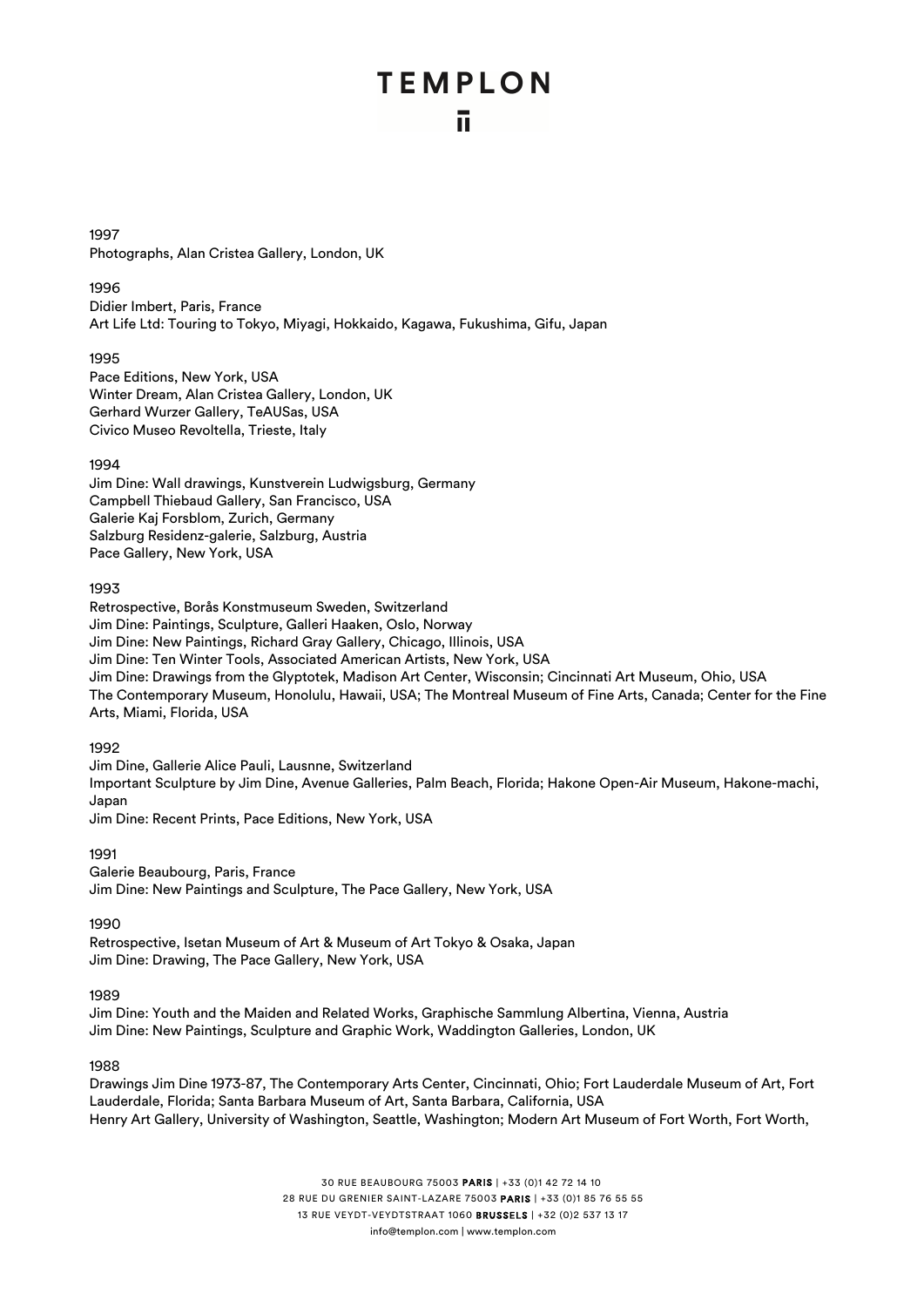#### ū

Texas; Minneapolis Institute of Arts, Minneapolis, Minnesota, USA Arts Club of Chicago, Chicago, Illinois; Joslyn Art Museum, Omaha, Nebraska; M.H. de Young Memorial Museum, San Francisco, California, USA Jim Dine: New Paintings, The Pace Gallery, New York, USA Jim Dine: Paintings, Sculptures, Drawings, Prints, 1959-1987, Galleria d'Art Moderna Ca'Pesaro, Venezia, Italy 1987 Jim Dine: Prints 1977-85, Davison Art Center and Ezra and Cecile Zilkha Gallery, Wesleyan University, Middletown, Connecticut, USA Archer M. Huntington Art Gallery, University of Texas, Austin, Texas; The Los Angeles County Museum of Art, Los Angeles, California, USA The Toledo Museum of Art, Toledo, Ohio; Des Moines Art Center, Des Moines, Iowa; The Nelson-Atkins Museum of Art, Kansas City, Missouri, USA The University Gallery, Memphis State University, Memphis, Tennessee; Williams College Museum of Modern Art, Williamstown, Massachusetts, USA Jim Dine : Peintures et Sculptures, Galerie Alice Pauli, Lausanne, Suisse Waddington Graphics, London, UK Fuji Television Gallery, Toyko, Japan 1986 Jim Dine: Paintings, Drawings, Sculpture, The Pace Gallery, New York, USA Jim Dine: Mono-prints and Sculptures, Galerie Kaj Forsblom, Helsinki, Finland; Galerie Alice Pauli, Lausanne, Switzerland Jim Dine: Fuji Television Gallery, Tokyo, Japan

1985

Retrospective, Walker Art Center Minneapolis, USA

1980

Jim Dine: Figure Drawings 1975-79, The University Art Museum, California State University, Long Beach, California, USA

The Helen Foresman Spencer Museum of Art, University of Kansas, Lawrence, Kansas; Reed College, Portland, Oregon, USA

Boise Gallery of Art, Boise, Idaho; Springfield Toni Birckhead Gallery, Cincinnati, Ohio, USA

1979

Galerie Claude Bernard, Paris, France Jim Dine: OEuvres sur papier 1978-79, Galerie Alice Paulie, Lausanne, Switzerland

1978

Jim Dine: New Paintings, The Pace Gallery, New York, USA The Pace Gallery, Colombus, Ohio, USA The Museum of Modern Art, New York, USA

1977

Jim Dine: Paintings, Drawings, Etchings, 1976, The Pace Gallery, New York, USA Jim Dine: Works on Paper 1975-76, Waddington and Tooth Galleries II, London, UK

1976

Jim Dine Prints 1970-1977, Williams College Museum of Art, Williamstown, Massachusetts; Hayden Gallery, Massachusetts Institute of Technology, Cambridge, Massachusetts, USA The Johnson Gallery, Middlebury College, Middlebury, Vermont; University Art Gallery, State University of New York,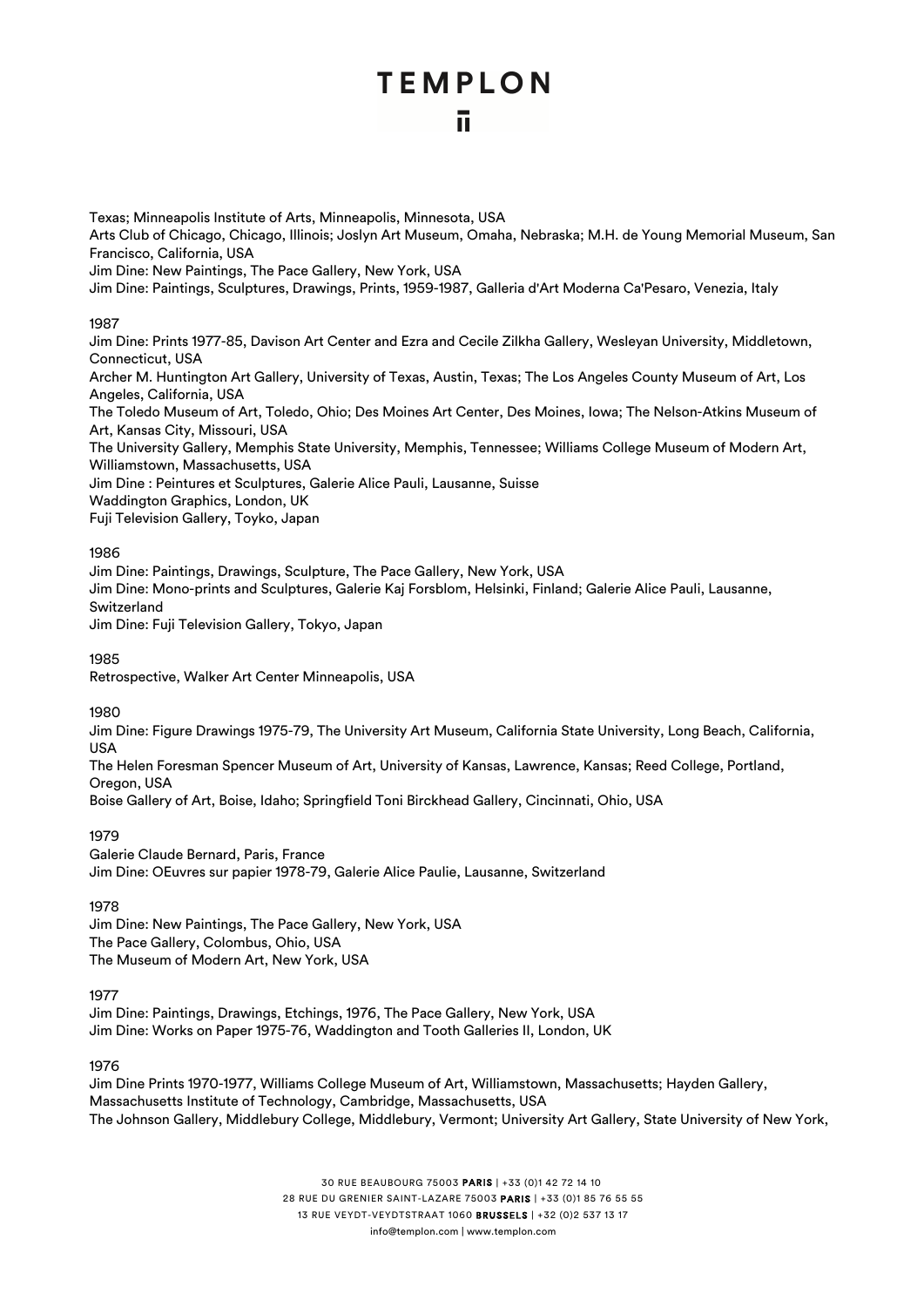Albany, New York, USA Herbert F. Johnson Museum of Art, Cornell University, Ithaca, New York, USA

#### 1975

Centre Cultural Americain, Paris, France Centre des Arts Plastiques Contemporains, Bordeaux, France

#### 1974

Galerie Ileana Sonnabend, Genève, Suisse Hopkins Center Art Galleries, Dartmouth College, Hanover, New Hampshire, USA La Jolla Museum of Contemporary Art, La Jolla, California, USA Sonnabend Gallery, New York, USA

#### 1973

Galerie Gerald Cramer, Genève, Switzerland Sonnabend Gallery, New York, USA

#### 1972

Galerie Gimpel & Hanover, Zurich, Germany Galerie Ileana Sonnabend, Paris, France 1971 Stadtishe Kunsthalle, Dusseldorf, Germany Galerie der Spiegel, Cologne, Germany Gallerie Ileana Sonnabend, Paris, France Kunsthalle Bern, Bern, Switzerland Museum Boymans van Beuningen, Rotterdam, Netherlands Staatliche Kunsthalle Baden-Baden, Germany Staatliche Museum, Berlin, Germany

#### 1970

Galerie Mikro, Berlin, Germany Kestner-Gessellschaft, Hannover, Germany Museo Civico, Galleria d'Art Moderna, Turin, Italy Neue Galerie der Stadt Linz, Wolfgang-Gurlitt-museum, Linz, Austria Palais des Beaux-Arts, Burssels, Belgium Jim Dine, Sonnabend Gallery, New York, USA Retrospective, Whitney Museum of American Art New York, NY, USA

#### 1969

Galerie Ileasna Sonnabend, Paris, France Kunstverein Munchen, Munich, Germany Kunsthalle Nurnberg, Nuremberg, Germany Robert Fraser Gallery, London, UK

#### 1967

Galerie Ricke, Kassel, Germany Galerie Rudolf Zwirner, Cologne, Germany Harcus/Krakow Gallery, Boston, Massachusetts, USA Jim Dine: Designs for A Midsummer Night's Dream; The Museum of Modern Art, New York, USA Sidney Janis Gallery, New York, USA Stedelijk Museum, Amsterdam, Netherlands Andrew Dickson White Museum of Art, Cornell University, Ithaca, New York, USA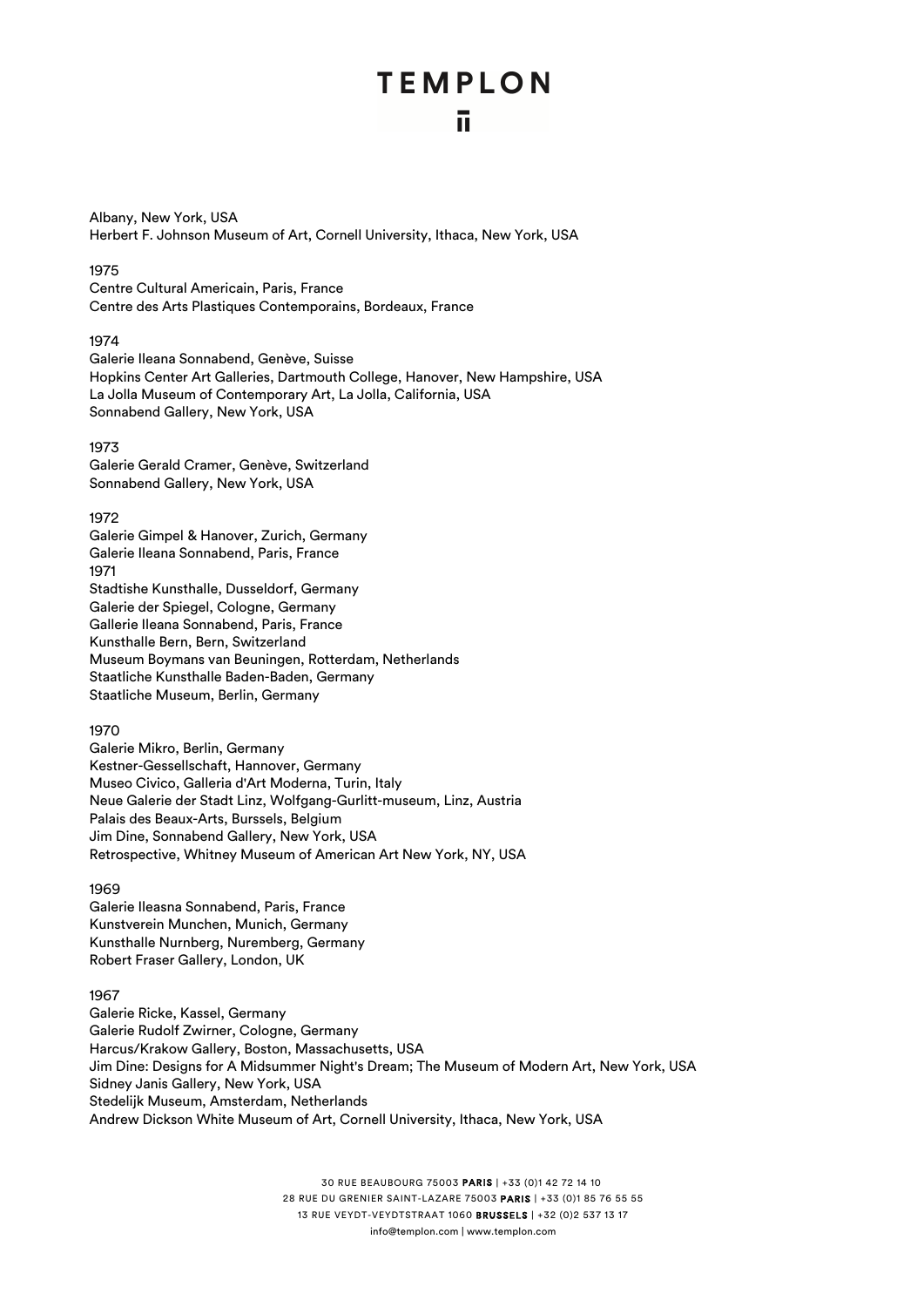1966 Robert Faser Gallery, London, UK

1965

Galleria Gian Enzo Sperone, Turin, Italy Allen Memorial Art Museum, Oberlin College, Oberlin, Ohio, USA Robert Faser Gallery, London, UK

1964 Sidney Janis Gallery, New York, USA

1963

Galerie Rudolf Zwirner, Cologne, Germany Galerie Ileana Sonnabend, Paris, France Palais des Beaux-Arts, Brussels, Belgium Sidney Janis Gallery, New York, USA

1962 Galleria dell'Areite, Milan, Italy

1961

Martha Jackson Gallery, New York, USA

#### GROUP EXHIBITIONS (SELECTION)

2022

Artist – Collector – Public. The Hilger Collection, City Art Gallery Ljubljana, Ljubljana, Slovenia

2021

253<sup>rd</sup> Royal Academy Summer Exhibition, Royal Academy of Arts, London, United Kingdom Jim Dine and Lee Friedlander: Work from the Same House, Figge Art Museum, Davenport, USA Von Becker bis Blume, SK Stiftung Kultur, Cologne, Germany

2020

Recyclage/Surcyclage, Fondation Villa Datris, L´Isle-sur-la-Sorgue, France Coeurs, du romantisme dans l'art contemporain, musée de la Vie romantique, Paris, France Love Letters, Helen Day Art Center, Stowe, Vermont, USA

2019

The Collection (1) | Highlights for a Future, Stedelijk Museum voor Actuele Kunst (S.M.A.K.), Gent, Belgium Lust der Täuschung, Ludwig Forum für Internationale Kunst, Aachen, Germany

2018

Echoes: Identity and Politics in Contemporary Collage, Museum of Contemporary Photography (MoCP), Chicago, IL, USA

Man and Beast and other Animals, Haifa Museum of Art, Haifa, Israel Summer Group Show, Suppan Fine Arts, Vienna, Austria American Prints, Kunsthandel Jörg Maaß, Berlin, Germany Senza Tema. Carta / Paper, Studio La Città, Verona, Italy Americas Avant-Gardes, Galerie 1900-2000, Paris, France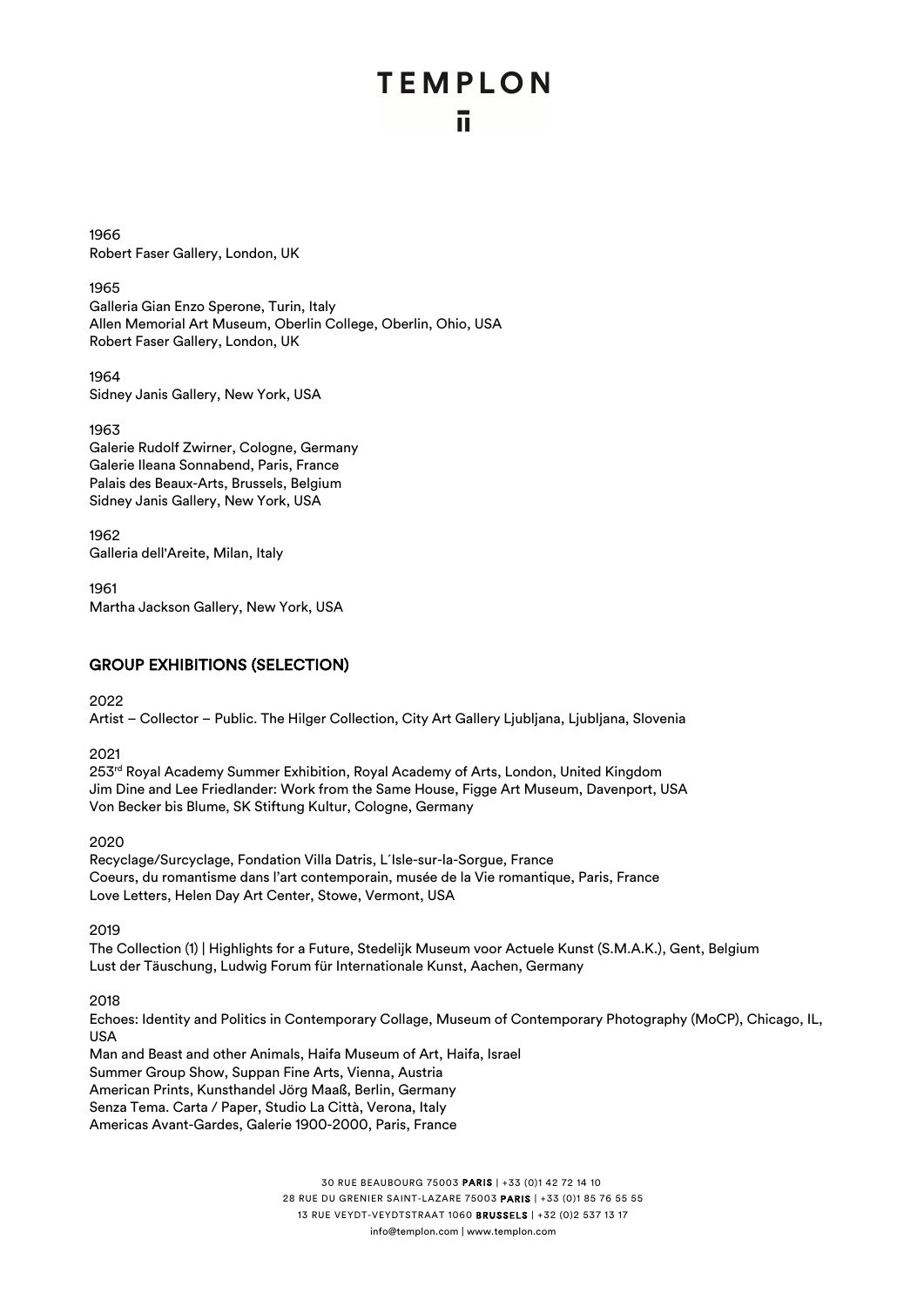Peintures des artistes de la galerie, Galerie Alice Pauli, Lausanne, Switzerland

#### 2017

Thru the Stardust, The Heat on the Lawn (Claude), (organized by Galerie Daniel Templon and FIAC), Jardin Des Tuileries, Paris

Warhol to Walker: Nine American Prints from Pop Art to Today, Worcester City Art Gallery and Museum, Worcester, UK

Pop Art Prints, Lowe Art Museum, University of Miami, Coral Gables, Florida, USA

Art Into Life! Collector Wolfgang Hahn and the 60s, Museum Ludwig, Cologne, Germany

East & West Coast Cool: American Art, 1960s, Delamar West Hartford Hotel and New Britain, USA Museum of American Art, West Hartford, UK

ReTooled: Highlights from the Hechinger Collection, Columbia Museum of Art, Columbia, Caroline du Sud, USA Why Draw?: 500 Years of Drawings and Watercolors at Bowdoin College, Bowdoin College, Brunswick, Maine, USA Inventing Downtown: Artist-Run Galleries in New York City, 1952-1965, Grey Art Gallery, New York University, New York, New York, USA

The American Dream: Pop to the Present, The British Museum, London From the Collection: 1960–1969, Museum of Modern Art, New York New Beginnings, Alan Cristea Gallery, London, UK

#### 2016

Intrigantes Incertitudes, dessin contemporain, Musée d'Art Moderne et Contemporaine de Saint-Étienne Métropole, Saint-Étienne, France

Marks of Genius: 100 EXtraordinary Drawings from the Minneapolis Institute of Art, North Carolina Museum of Art, Raleigh, USA

Thom Browne Selects, Cooper Hewitt Smithsonian Design Museum, New York, USA

Duchamp to Pop, Norton Simon Museum, Pasadena, California, USA

SuperReal: Pop Art from the AGO Collection, Art Gallery of Ontario, Ontario, Canada

#### 2015

Martha Jackson Graphics, University of Buffalo Art Galleries, Buffalo, New York, USA

Pop Art in America, Foosaner Art Museum, Melbourne, Florida, USA

In the Studio: Paintings, Gagosian Gallery, New York, USA

The Street, the Store, and the Silver Screen: Pop Art from the MCA Collection, Museum of Contemporary Art, Chicago, USA

Corita Kent and the Language of Pop, Harvard Art Museums, Cambridge, Massachusetts, USA Apparitions: Frottages and Rubbings from 1860 to Now, Menil Collection, Houston, Teuas, USA Keeping Pace: Eva Glimcher and Pace/Columbus, Columbus Museum of Art, Columbus, Ohio, USA

#### 2014

Back to Eden: Contemporary Artists Wander the Garden, Museum of Biblical Art, New York, USA Face Value: Portraiture in the Age of Abstraction, The National Portrait Gallery, Washington, USA Pop Culture: Selections from the Frederick R. Weisman Art Foundation, Boca Museum of Art, Boca Raton, Florida, USA

2013

Jim Dine and Claes Oldenburg: Transformations of the Ordinary, Cantor Arts Center, Stanford University, California, USA

Pop Art Prints: Selections from the Condron Collection, Spagnuolo Art Gallery, Georgetown University, Washington, USA

Selections from the Frederick R. Weisman Art Foundation, MANA Contemporary, Jersey City, USA Re-View: Onnasch Collection, Hauser & Wirth, London, UK

American Pop Art from the John and Kimiko Powers Collection, The National Center, Tokyo, Japan

Image and Abstraction, Pace Gallery, 510 West 25th Street, New York, USA

Paradise, Pace Gallery, 534 West 25th Street, New York, USA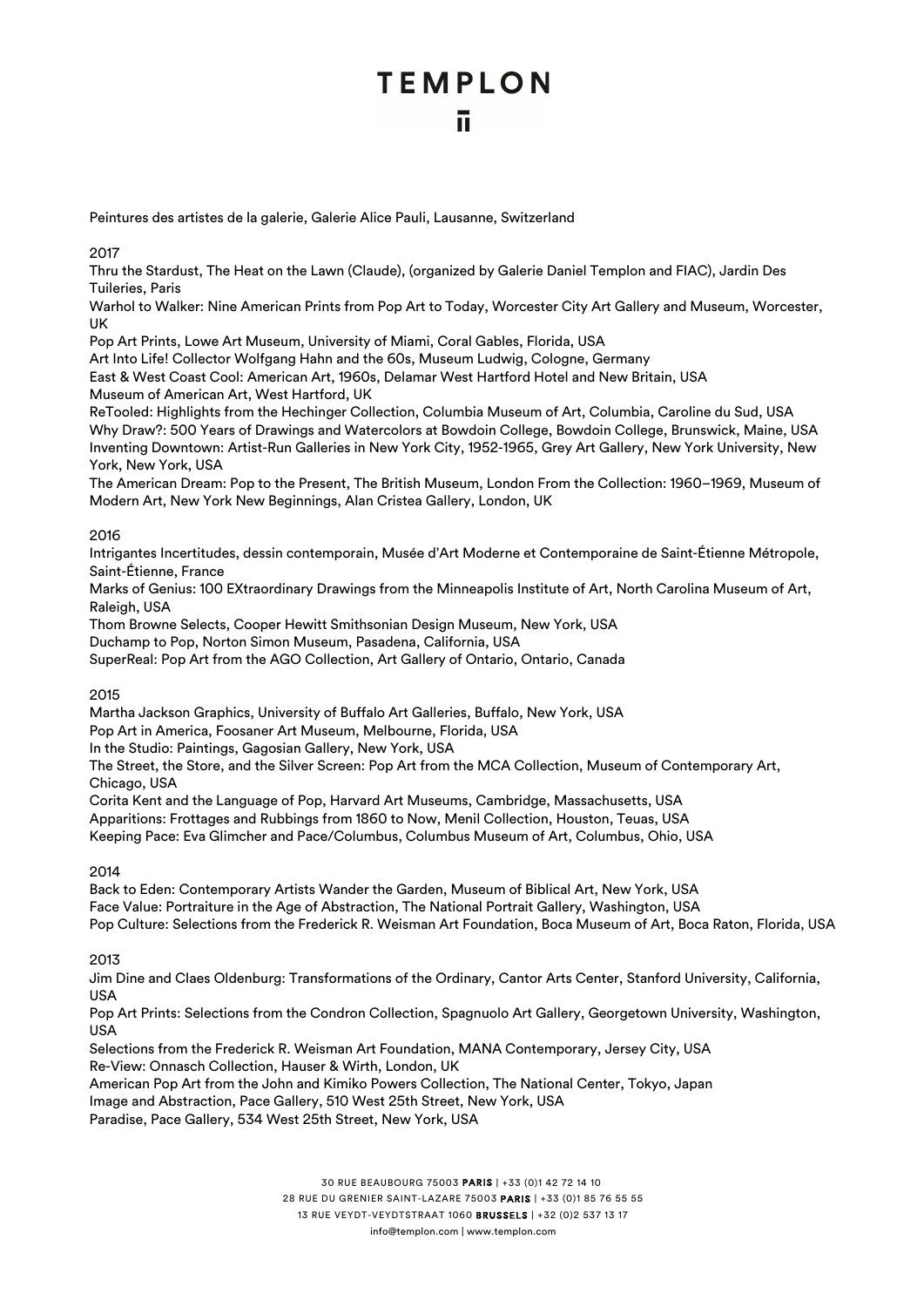It's New / It's Now: Recent Gifts of Contemporary Prints and Drawings, Minneapolis Institute of Arts, USA The Lunder Collection: A Gift of Art to Colby College, Colby College Museum of Art, Waterville, Maine, USA Ode to Summer, Pace Gallery, New York, USA Adventures of Truth - Painting and Philosophy: A Narrative, Fondation Maeght, Saint-Paul de Vence, France How to Make a Book with Steidl, Daelim Museum, Seoul, Korea The Pop Object: The Still Life Tradition in Pop Art, Acquavella Galleries, New York, USA Kansai Collections, National Museum of Art, Osaka, Japan En Grisaille, Nowadays, George Economou Collection, Athens, Greece

#### 2012

Masterpieces from the Berardo Collection, Gary Nader Art Centre, Miami, USA Sinister Pop, Whitney Museum of American Art, New York, USA Muse: Exploring Inspiration, Richard Gray Gallery, Chicago, USA Rock, Paper, Scissors, Leila Heller Gallery, New York, USA Color Ignited. Glass 1962–2012, Toledo Museum of Art, Spain 50th Anniversary Exhibition THANKS, Carl Solway Gallery, Cincinnati, USA Strangers—Between Art Informel and Pop Art: Works from the GAM Collection, Galleria Civica d'Arte Moderna e

Contemporanea, Turin, Italy

In the Company of Animals: Art, Literature, and Music at the Morgan, The Morgan Library and Museum, New York, USA

Happenings: New York, 1958–1963, The Pace Gallery, New York, USA

#### 2011

Multiplicity, Smithsonian American Art Museum, Smithsonian Institution, Washington, D. C, USA The Long Curve: 150 Years of Visionary Collection at the Albright-KnoX Art Gallery, Albright-KnoX Art Gallery, Buffalo, New York, USA

Selections from the Private Collection of Robert Rauschenberg, Gagosian Gallery, New York, USA Burning, Bright: A Short History of the Light Bulb, The Pace Gallery, New York, USA

Pinocchio & Co. Fairy Tales & Contemporary Art, Maison de la Culture, Belgium

#### 2010

C'est la vie ! Vanités de Caravage à Damien Hirst, Musée Maillol, Paris, France

#### 2009

The Thaw Collection of Master Drawings: Acquisitions Since 2002, Morgan Library and Museum, New York, USA Electricity, Leo Castelli Gallery, New York, USA

Reflections/Refractions: Self-Portraiture in the Twentieth Century, National Portrait Gallery, Smithsonian Institution, Washington, D.C., USA

A Walk in the Park: Outdoor Sculpture at PaceWildenstein, PaceWildenstein, 545 West 22nd Street, New York, USA

Target Practice: Painting Under Attack 1949–78, Seattle Art Museum, Washington, USA

#### 2008

Color Chart: Reinventing Color, 1950 to Today, Museum of Modern Art, New York, USA

#### 2007

Breaking the Mold: Selections from the Washington Gallery of Modern Art, 1961–1968, Oklahoma City Museum of Art, Oklahoma, USA

Pop Art Portraits, National Portrait Gallery, London, UK

All for Art! Great Private Collections Among Us, Musée des Beaux-arts de Montréal, Canada

The 30th Anniversary: Selected Works from the Collection of the National Museum of Art, Osaka, National Museum of Art, Osaka, Japan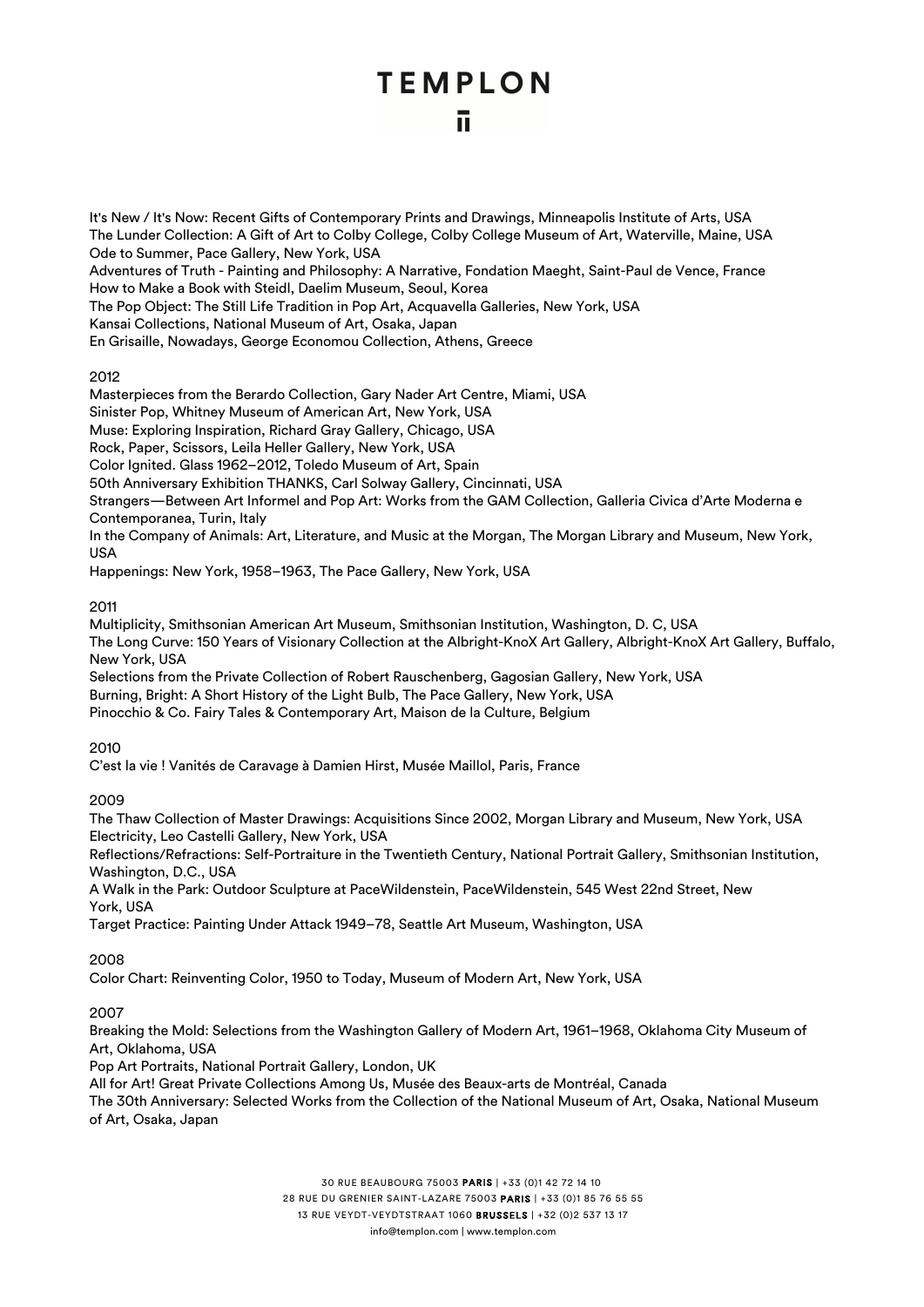#### 2006

Maquette to Monument, Foundry Gallery of the Walla Walla Foundry, Walla Walla, USA Summer Group Show, PaceWildenstein, 534 West 25th Street, New York, USA Full House: Views of the Whitney's Collection at 75, Whitney Museum of American Art, New York, USA

#### 2005

Sets, Series, and Suites: Contemporary Prints, Museum of Fine Arts, Boston, USA Dual Vision: The Simona and Jerome Chazen Collection, Museum of Art and Design, New York, USA The 237th Royal Academy of Arts Summer Exhibition, Royal Academy of Arts, London, UK Looking at Words, Andrea Rosen Gallery, New York, USA Contrepoint: de l'Objet d'Art à la Sculpture, Musée du Louvre, Paris, France

#### 2004

Summer 2004, PaceWildenstein, New York, USA

#### 2003

Summer Travels, PaceWildenstein, New York, USA

#### 2002

Inside Contemporary Sculpture, Scottsdale Museum of Contemporary Art, Scottsdale, USA An American Legacy, A Gift to New York, Whitney Museum of American Art, New York, USA

#### 2001

Pop Art U.S./U.K. Connections, 1956–1966, Menil Collection, Houston, USA Les Années Pop, Centre Georges Pompidou Musée National d'Art Modern, Paris, France Digital: Printmaking Now, Brooklyn Museum of Art, New York, USA A Century of Drawing: Works on Paper from Degas to LeWitt, National Gallery of Art, Washington, D.C., USA

#### 2000

The Prints of Jim Dine and Michael Rothenstein, British Museum, London, UK Icons of the Century: A Retrospective, Savannah College of Art and Design, USA D'Apres L'Antique, Musée du Louvre, Paris, France

#### 1999

Time Magazine 75th Anniversary Exhibition, National Portrait Gallery, Washington, D.C., USA The American Century: Art and Culture 1950–2000, Whitney Museum of American Art, New York, USA

#### 1998

Portraits from the Collection of Michael Chow, PaceWildenstein, Los Angeles, USA Wheatfields, Denver Art Museum, Colorado, USA Group Show, PaceWildenstein, Los Angeles, USA Ideal and Reality: The Classical Nude in 20th Century Art from Bonnard to Warhol, Rupertinium Salzburger Landesmuseum, Salzburg, Austria

#### 1997

Objects of Desire: The Modern Still Life, The Museum of Modern Art, New York, USA, traveled to Hayward Gallery, London, UK

#### 1996

Art to Art: Albert Paley, Jim Dine and Therman Statom Respond to Toledo's Treasures, Toledo Museum of Art, Ohio, USA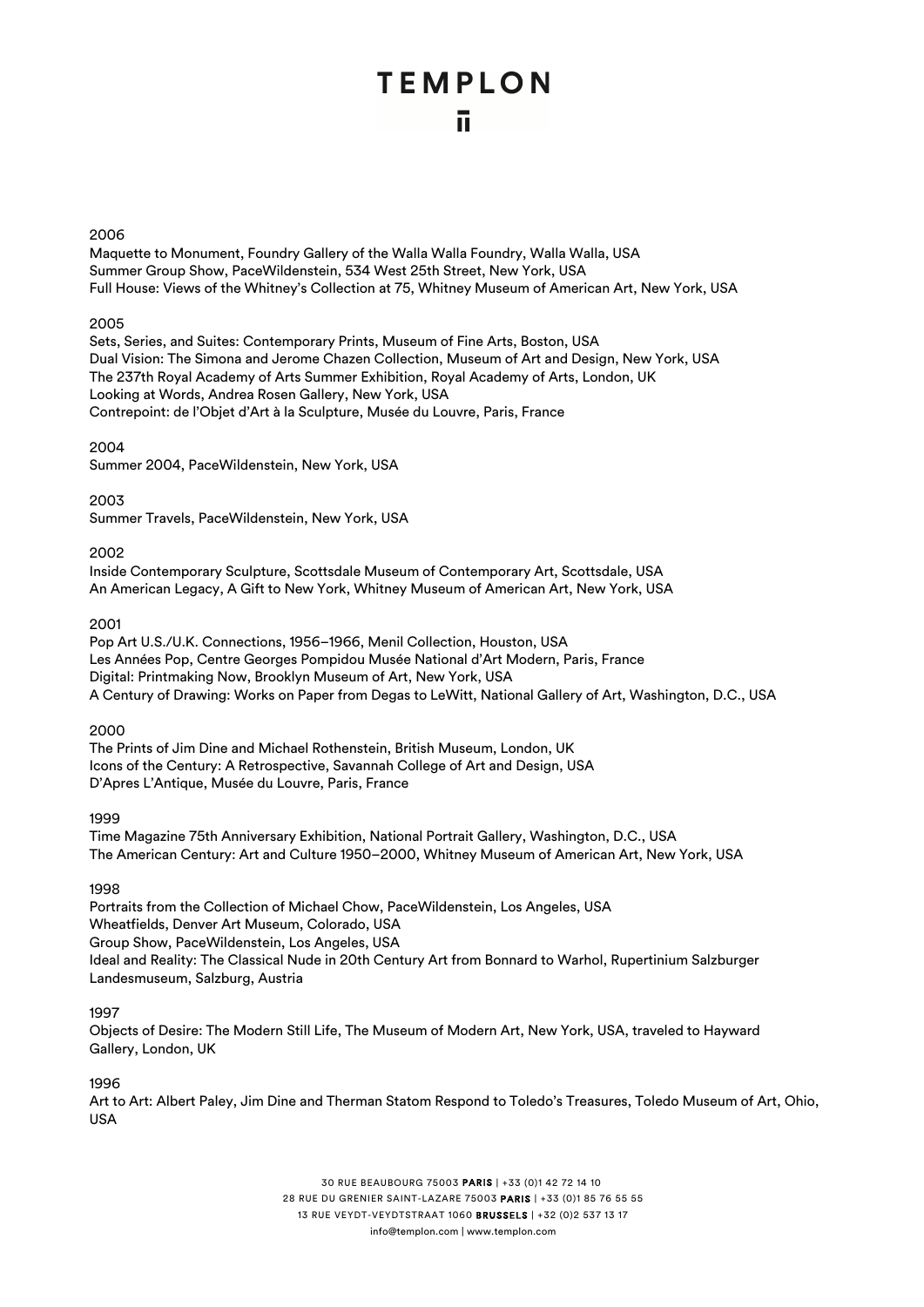Traveling to the Antique: Jim Dine and Thomas Lange, Galerie Inge Baecker, Cologne, Germany La Biennale di Venezia: Future, Present, Past, 47th International Arts Exhibition, Venice, Italy Solomon R. Guggenheim Museum, New York, USA Summer Show 97, PaceWildenstein, 142 Greene Street, New York, USA The Great American Pop Art Store: Multiples of the Sixties, University Art Museum, California State University, Long Beach, USA The Pop '60s: Transatlantic Crossing, Fundaçao das Descobertas/Centro Cultural de Belem, Lisbon, Portugal

1995

Group Show, PaceWildenstein, Greene Street, New York, USA Summer 1995, PaceWildenstein, New York, USA Beat Culture and the New America: 1950–1965, Whitney Museum of American Art, New York, USA

#### 1994

NY on Paper, Galerie Thaddaeus Ropac, Paris, France Sculptors' Maquettes, The Pace Gallery, New York, USA The Pop Image: Prints and Multiples, Marlborough Gallery, New York, USA 28th Annual Exhibition of the Society of Contemporary Art, Art Institute of Chicago, USA Recent Directions in American Art, University of California, Riverside, USA John Chamberlain, Jim Dine, George Ortman Exhibition, Contemporary Arts Center, Cincinnati, USA

1993

Sculpture and Color, The Pace Gallery, New York, USA Sept Maîtres de l'Estampe: Innovations des Années 80 aux USA, Musée d'Art Moderne et d'Art Contemporain, Nice, France

Pittsburgh Collects, Carnegie Museum of Art, Pittsburgh, USA

Copier Créer de Turner à Picasso, 300 Oeuvres Inspirées par les Maitres du Louvre, Musée du Louvre, Paris, France Drawing the Line Against AIDS, Exhibition in conjunction with Art Against AIDS Venezia under the aegis of the 45th Venice Biennale, Peggy Guggenheim Collection, Venice, Italy The Portrait Now, National Portrait Gallery, London, UK

1992

Le Portrait Dans L'Art Contemporain, Musée d'Art Moderne et d'Art Contemporain, Nice, France Masterpieces from the Guggenheim Collection, Solomon R. Guggenheim Museum, New York, USA Pop Art, Musée des Beaux-Arts de Montréal, Montreal, Canada Hand-Painted Pop: American Art in Transition 1955–62, Museum of Contemporary Art, Los Angeles, USA Museum of Contemporary Art, Chicago, Whitney Museum of American Art, New York, USA

1991

Masters of Contemporary Printmaking, Associated American Artists, New York, USA The Pop Art Show, The Royal Academy of Arts, London, UK Variation on Themes: Print Acquisitions, Whitney Museum of American Art, New York, USA American Life in American Art, Whitney Museum of American Art, New York, USA

1990

Pop on Paper, James Goodman Gallery, New York, USA

1989

Richard Diebenkorn, Jim Dine, Sam Francis, Associated American Artists, New York, USA Modern Masters '89, Helsinki Art Hall, Finland Sculpture By Painters, The Pace Gallery, New York, USA Painters for the Theater, The Museum of Modern Art, New York, USA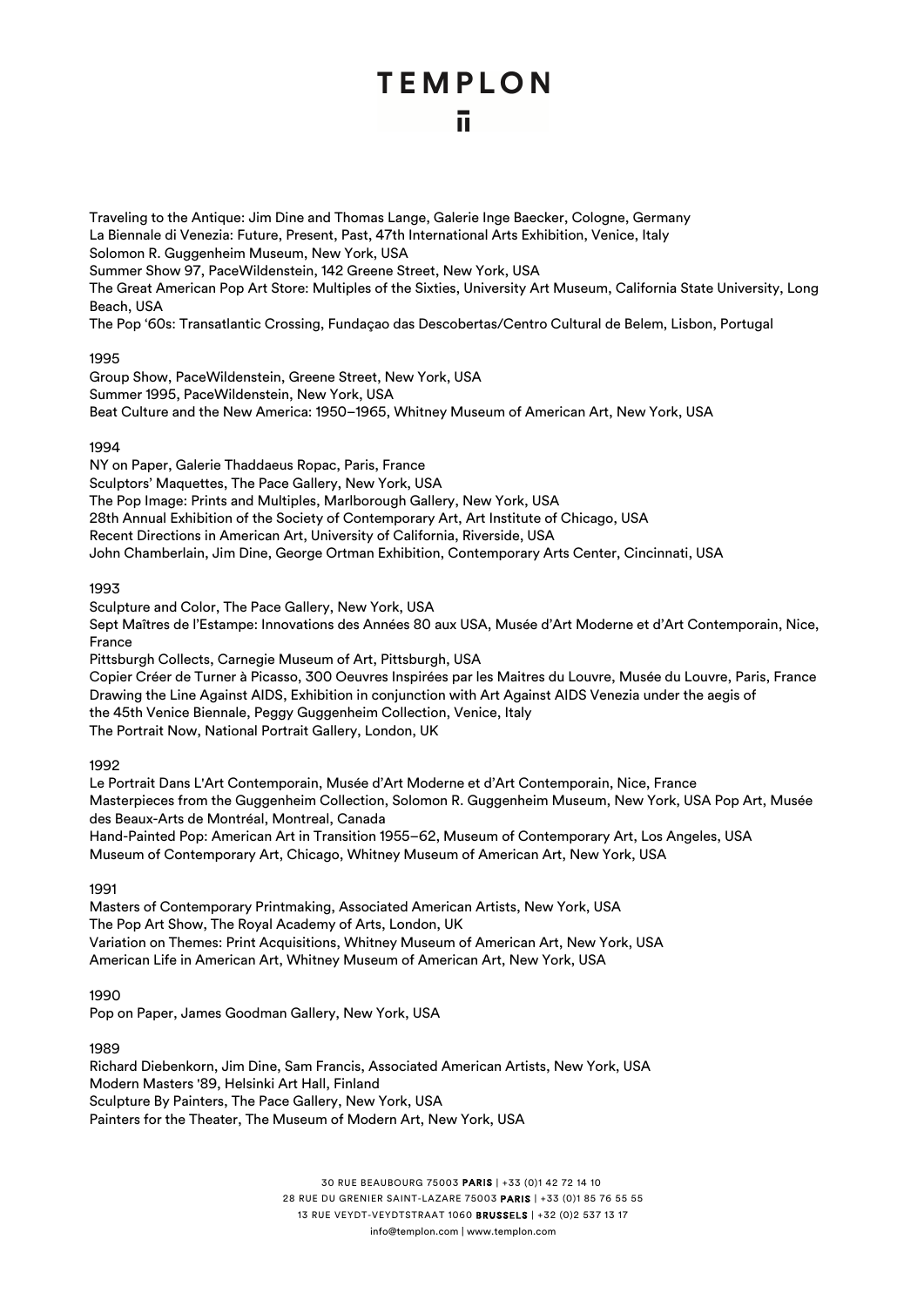Viewpoints, Solomon R. Guggenheim Museum, USA

1986

Body and Soul: Aspects of Recent Figurative Sculpture, Contemporary Arts Center, Cincinnati, USA

#### 1985

Painterly Visions 1940–1984, Solomon R. Guggenheim Museum, New York, USA Mile 4, Chicago Sculpture International, Illinois, USA

#### 1983

10 Painters and Sculptors Draw, Museum of Fine Arts, Boston, USA Blam! The Explosion of Pop, Minimalism and Performance 1958–1964, Whitney Museum of American Art, New York, USA

#### 1982

Group Show, The Pace Gallery, New York, USA The New York School, Four Decades, Museum Collections and Major Loans, Solomon R. Guggenheim Museum, New York, USA

#### 1981

New Dimensions in Drawing, Aldrich Museum of Contemporary Art, Ridgefield, Connecticut, USA

#### 1980

Ten American Artists From The Pace Gallery, Wildenstein, London, UK 20 American Artists, San Francisco Museum of Modern Art, USA Group Show of Gallery Artists, The Pace Gallery, New York, USA

#### 1979

Drawings about Drawing: New Directions (1968-1978), Ackland Memorial Art Center, Chapel Hill, North Carolina, USA Emergence and Progression: Six Contemporary Artists, Milwaukee Art Center, Wisconsin, USA

#### 1977

Documenta 6, Kassel, Germany American Post-War Painting from the Guggenheim Collection, Solomon R. Guggenheim Museum, New York, USA Drawings of the 70's, Art Institute of Chicago, USA Festival d'Automne à Paris 77: Papiers sur Nature, Fondation National pour les Arts Graphiques et Plastiques, Paris, France

#### 1976

The Human Clay, Hayward Gallery, London, USA

#### 1975

Recent Acquisitions, Solomon R. Guggenheim Museum, New York, USA

#### 1974

Poets of the Cities: New York and San Francisco, 1950–1965, Dallas Museum of Fine Arts, Dallas, USA

1973 Biennial Exhibition of Contemporary American Art, Whitney Museum of American Art, New York, USA Contemporanea, Parcheggio di Villa Borghese, Rome, Italy

1972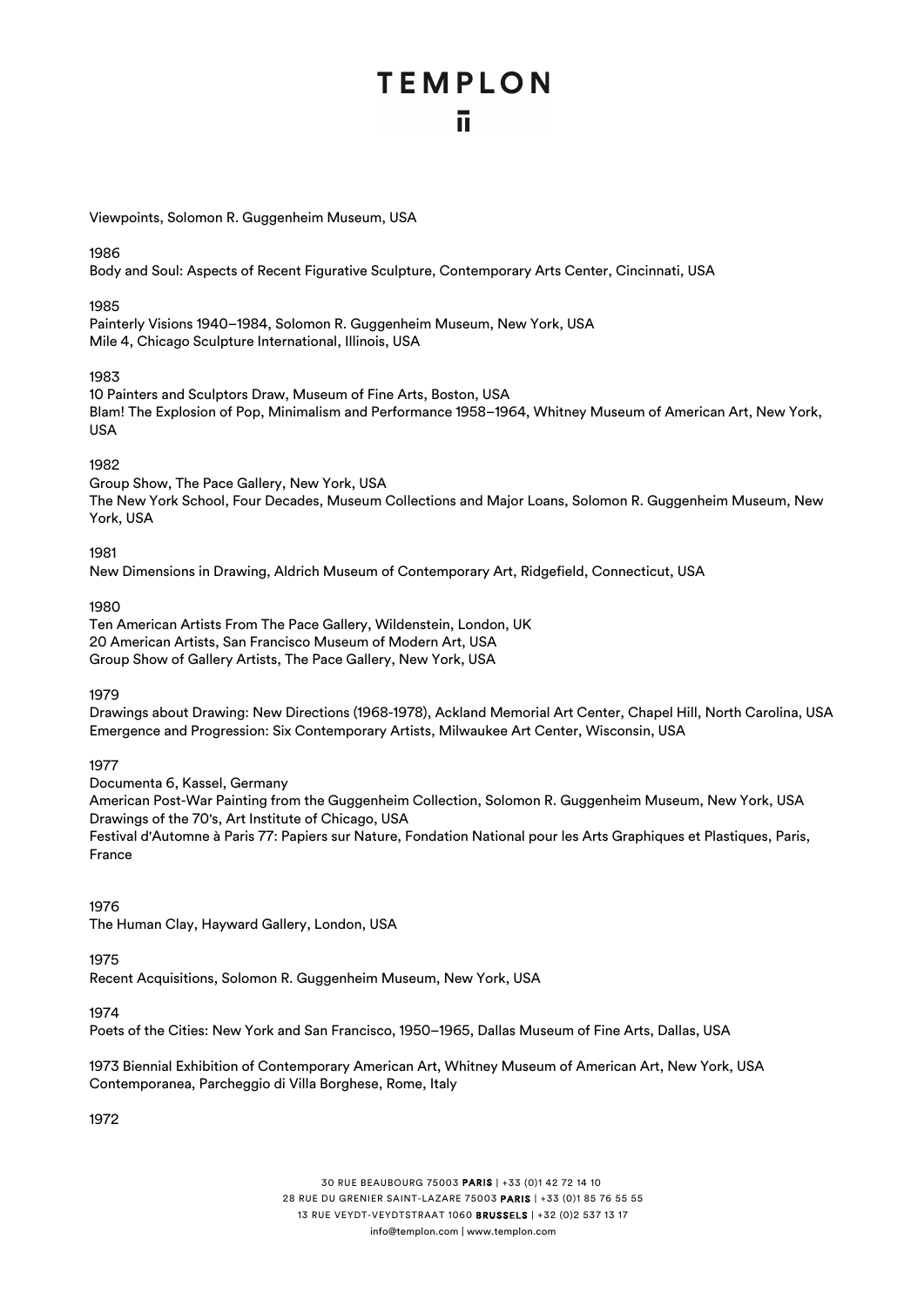#### Documenta 5, Kassel, Germany

1971

Multiples: The First Decade, Philadelphia Museum of Art, Philadelphia, USA Celebrate Ohio, Akron Art Institute, Ohio, USA From Hiram Powers to Laser Light, Cincinnati Art Museum, Cincinatti, USA American Art: 1950–1970, Louisiana Museum of Modern Art, Humlebaek, Denmark

1969

Prints by Five New York Artists, Metropolitan Museum of Art, New York, USA Hayward Gallery, London, UK Museum of Modern Art of Tempere, Finland 1969 International Exhibition, Carnegie Institute, Pittsburgh, USA 1969 Annual Exhibition: Contemporary American Painting, Whitney Museum of American Art, New York, USA

#### 1967

American Painting Now, United States Pavilion of the Canadian World Exhibition, Montreal, Canada Documenta 4, Kassel, Germany Expo '67, United States Pavilion, Montreal, Canada 1967 International Exhibition, Carnegie Institute, Pittsburgh, USA 1967 Annual Exhibition of Contemporary Painting, Whitney Museum of American Art, New York, USA

#### 1966

Art of the United States: 1670–1966, Whitney Museum of American Art, New York, USA Annual Exhibition 1966: Contemporary Sculpture and Prints, Whitney Museum of American Art, New York, USA

#### 1965

Eleven From the Reuben Gallery, Solomon R. Guggenheim Museum, New York, USA A Decade of American Drawings, 1955–1965, Whitney Museum of American Art, New York, USA Young America 1965: Thirty American Artists Under Thirty-Five, Whitney Museum of American Art, New York, USA Annual Exhibition 1965: Contemporary American Painting, Whitney Museum of American Art, New York, USA

#### 1964

32nd International Biennial Exhibition, Venice, American Pop Art, Stedelijk Museum, Amsterdam, American Drawings, Solomon R. Guggenheim Museum, New York, USA Amerikanste Pop-Kunst, Moderna Museet, Stockholm, Sweden 1964 International Exhibition, Carnegie Institute, Pittsburgh, USA

1963

Six Painters and the Object, Solomon R. Guggenheim Museum, New York, USA The Popular Image Exhibition, Washington Gallery of Modern Art, Washington, D.C., USA

#### 1962

New Paintings of Common Objects, Pasadena Art Museum, Pasadena, USA International Exhibition of The New Realists, Sidney Janis Gallery, New York, USA Dallas Center for Contemporary Art, Dallas, USA Third International Biennial Exhibition of Prints, National Museum of Modern Art, Tokyo, Japan Stock Up for the Holidays: An Anthology of Pop Art, The Pace Gallery, Boston, USA

1961

The Art of Assemblage, The Museum of Modern Art, New York, USA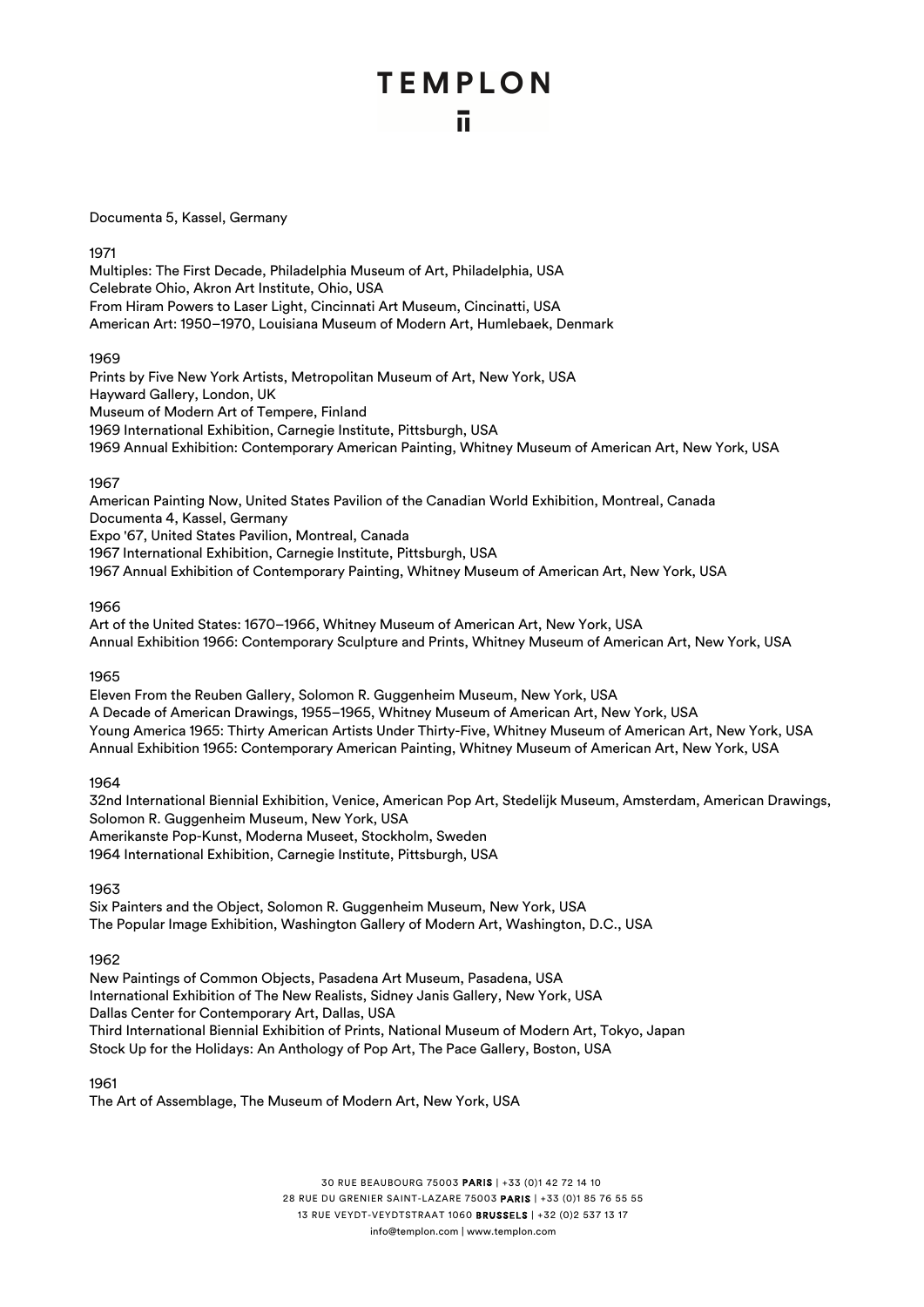$1960$ Varieties, Reuben Gallery, New York, USA Young Americans, Andrew Dickson White Museum of Art, Cornell University, Ithaca, New York, USA

1959 Dine/Oldenburg, Judson Gallery, New York, USA Below Zero, Reuben Gallery, New York, USA

#### PUBLIC COLLECTIONS (SELECTION)

Cincinnati Art Museum, Cincinnati, USA Hirshhorn Museum and Sculpture Garden, Smithsonian Institution, Washington, USA Israel Museum, Jerusalem, Israel The Jewish Museum, New York, USA The Metropolitan Museum of Art, New York, USA Moderna Musset, Stockholm, Sweden Musée national d'art moderne, Centre Georges Pompidou, Paris, France Museum of Fine Arts, Boston, USA The Museum of Modern Art, New York, USA New Orleans Museum of Art, Louisiana, USA Solomon R. Guggenheim Museum, New York, USA Stedelijk Museum, Amsterdam Stedelijk Van Abbemuseum, Eindhoven, Netherlands Tate Gallery, London, UK British Museum, London, UK Tokyo Metropolitan Art Museum, Japan Virginia Museum of Fine Arts, Richmond, USA Richmond Walker Art Center, Minneapolis, USA Whitney Museum of American Art, New York, USA Musée national d'art moderne – Centre Pompidou, Paris, France Centre national des arts plastiques, France Collection Institut d'art contemporain, Rhône-Alpes, France MAMAC, Nice, France Musée d'art moderne et contemporain Saint-Étienne Métropole, France Aichi Prefectural Museum of Art, Nagoya, Japan Akron Art Institute, Akron, Ohio, USA Albright-Knox Art Gallery, Buffalo, New York, USA Allen Memorial Art Museum, Oberlin College, Oberlin, Ohio, USA Art Gallery of Ontario, Toronto, Canada Art Institute of Chicago, Chicago, Illinois, USA Art Museum, Princeton University, Princeton, New Jersey, USA Baltimore Museum of Art, Baltimore, Maryland, USA British Museum, London, UK Brooklyn Museum, Brooklyn, New York, USA California Palace of the Legion of Honor, San Francisco, California, USA Cantor Center for Visual Arts, Stanford University, Stanford, California, USA Cleveland Museum of Art, Cleveland, Ohio, USA Dallas Museum of Art, Dallas, Texas, USA Dayton Art Institute, Dayton, Ohio, USA Delaware Art Museum, Wilmington, Delaware, USA Detroit Institute of Arts, Detroit, Michigan, USA Douglas Cramer Foundation, Los Angeles, California, USA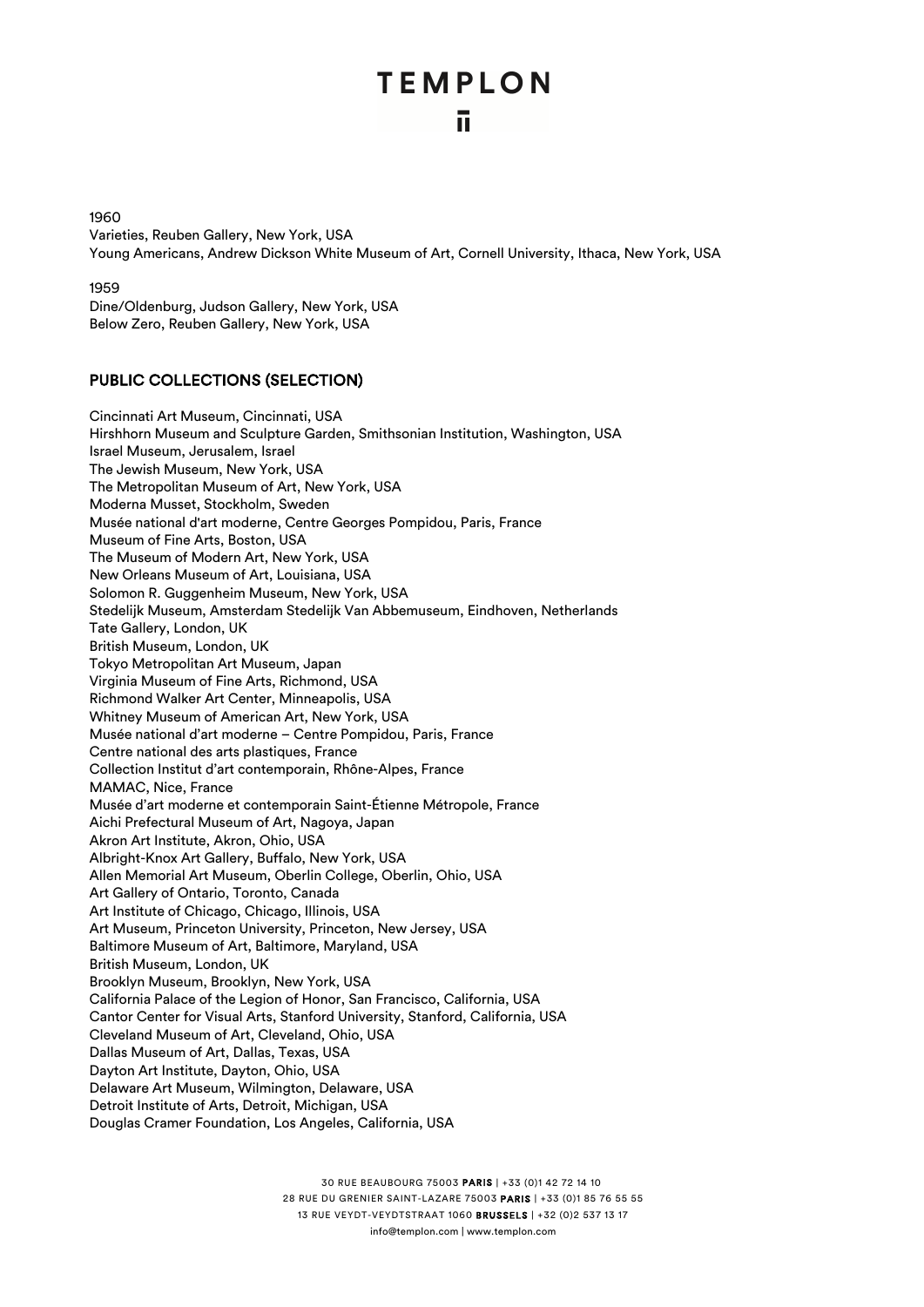Fogg Art Museum, Harvard University, Cambridge, Massachusetts, USA Hakone Open-Air Museum, Hakone-machi, Japan High Museum of Art, Atlanta, Georgia, USA Indiana University Art Museum, Bloomington, Indiana, USA Indianapolis Museum of Art, Indianapolis, Indiana, USA Israel Museum, Jerusalem, Israel J.B. Speed Art Museum, Louisville, Kentucky, USA The Jewish Museum, New York, New York, USA Los Angeles County Museum, Los Angeles, California, USA Louisiana Museum of Modern Art, Humlebaek, Denmark Frederik Meijer Gardens and Sculpture Park, Grand Rapids, Michigan, USA Metropolitan Museum of Art, New York, USA Minneapolis Institute of Arts, Minneapolis, Minnesota, USA M.H. deYoung Memorial Museum, San Francisco, California, USA Montreal Museum of Art, Montreal, Quebec, Canada Modern Art Museum of Fort Worth, Fort Worth, Texas, USA Moderna Museet, Stockholm, Sweden Museum of Art, Carnegie Institute, Pittsburgh, Pennsylvanie, USA Museum of Art, Rhode Island School of Design, Providence, Rhodes Island, USA Museum of Art, Washington State University, Pullman, Washington, USA Museum of Contemporary Art, Chicago, Illinois, USA Museum of Fine Arts, Boston, Massachusetts, USA Museum of Modern Art, New York, New York, USA National Collection of Fine Arts, Washington, D.C., USA National Gallery of Art, Washington, D.C., USA New Orleans Museum of Art, New Orleans, Louisiana, USA Rose Art Museum, Brandeis University, Waltham, Massachusetts, USA Saint Louis Art Museum, Saint Louis, Missouri, USA San Diego Museum of Contemporary Art, La Jolla, California, USA San Francisco Museum of Modern Art, San Francisco, California, USA Solomon R. Guggenheim Museum, New York City, New York, USA Sonje Museum of Contemporary Art, Kyungsangbuk-Do, South Korea Stedelijk Museum, Amsterdam, Netherlands Stedelijk Van Abbemuseum, Eindhoven, Netherlands Tate Gallery, London, UK Tokyo Metropolitan Art Museum, Tokyo, Japan Toledo Museum of Art, Toledo, Ohio, USA Virginia Museum of Fine Arts, Richmond, Virginia, USA Walker Art Center, Minneapolis, Minnesota, USA Wellesley College Museum, Wellesley, Massachusetts, USA Western Australian Museum, Perth, Australia Whitney Museum of American Art, New York City, New York, USA Williams College Museum of Art, Williamstown, Massachusetts, USA Yale University Art Gallery, New Haven, Connecticut, USA

#### PROJECTS (SELECTION)

2021

Ceiling work in collaboration with the Manufacture de Sèvres, Fondation GGL Helenis, Montpellier, France

2004